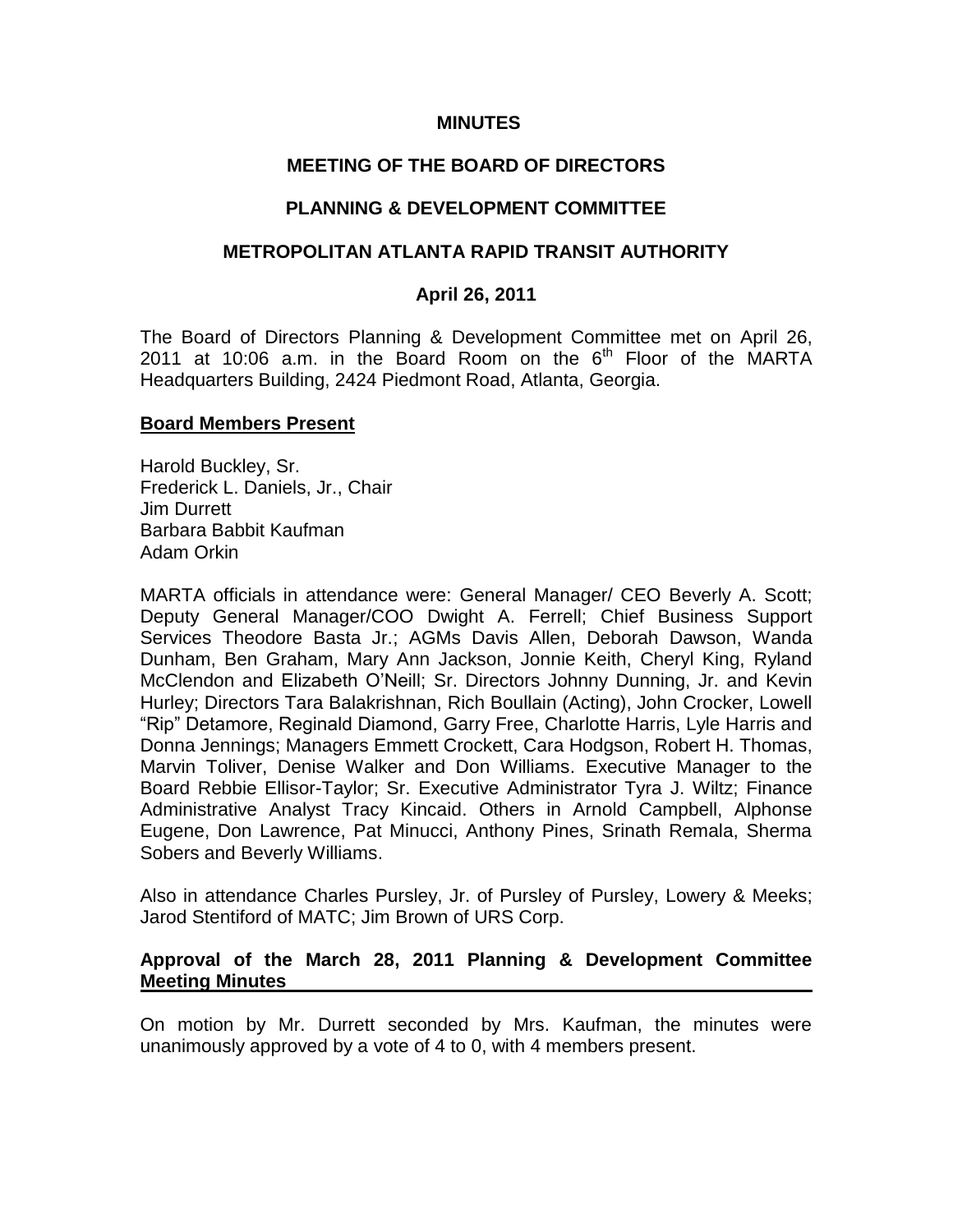# **Request to Hold Public Hearings for Proposed Bus Service Modifications for the September 24, 2011 Mark-Up**

Mr. Dunning presented this request for Board of Directors' approval to hold Public Hearings as required by the MARTA Act and consistent with MARTA Board Policy to be held May 16 and 17, 2011 for proposed changes to bus service on routes 3, 25, 50, 51, 99 and 181 that would be implemented with the September 24, 2011 Mark-Up.

These proposed bus service changes address unresolved issues and concerns received from the public as related to the September 25, 2010 reduction in service. The modifications respond to the most recent comments received during the March 2011 Public Hearings. The service changes categories are overcrowding relief, safety/operational capacity and on-time performance/running time adjustments.

Mr. Daniels commended staff for listening to and following up on the concerns and comments raised by the Senior community. MARTA is doing what it should be doing in providing access to those who depend on it.

On motion by Mr. Durrett seconded by Mrs. Kaufman the request was unanimously approved by a vote of 4 to 0, with 4 members present.

# **Briefing – I-20 East Corridor Project**

Mr. Crocker briefed the Committee on the progress and coordination efforts on the I-20 East Corridor Project to improve transit services in the corridor.

Since the previous briefing on the I-20 East Corridor Project in August 2010, the MARTA team has been very active. Some of the major activities conducted were:

- 3 Public Meetings (October 2010)
- 2 Stakeholder Advisory Committee Meetings and a third and fourth meeting scheduled for May 2011
- 2 Technical Advisory Committee Meetings and a third meeting scheduled for May 2011
- Specific meetings with GDOT, FTA, ARC and DeKalb County
- Identified preliminary alignments
	- o Connections into Central Atlanta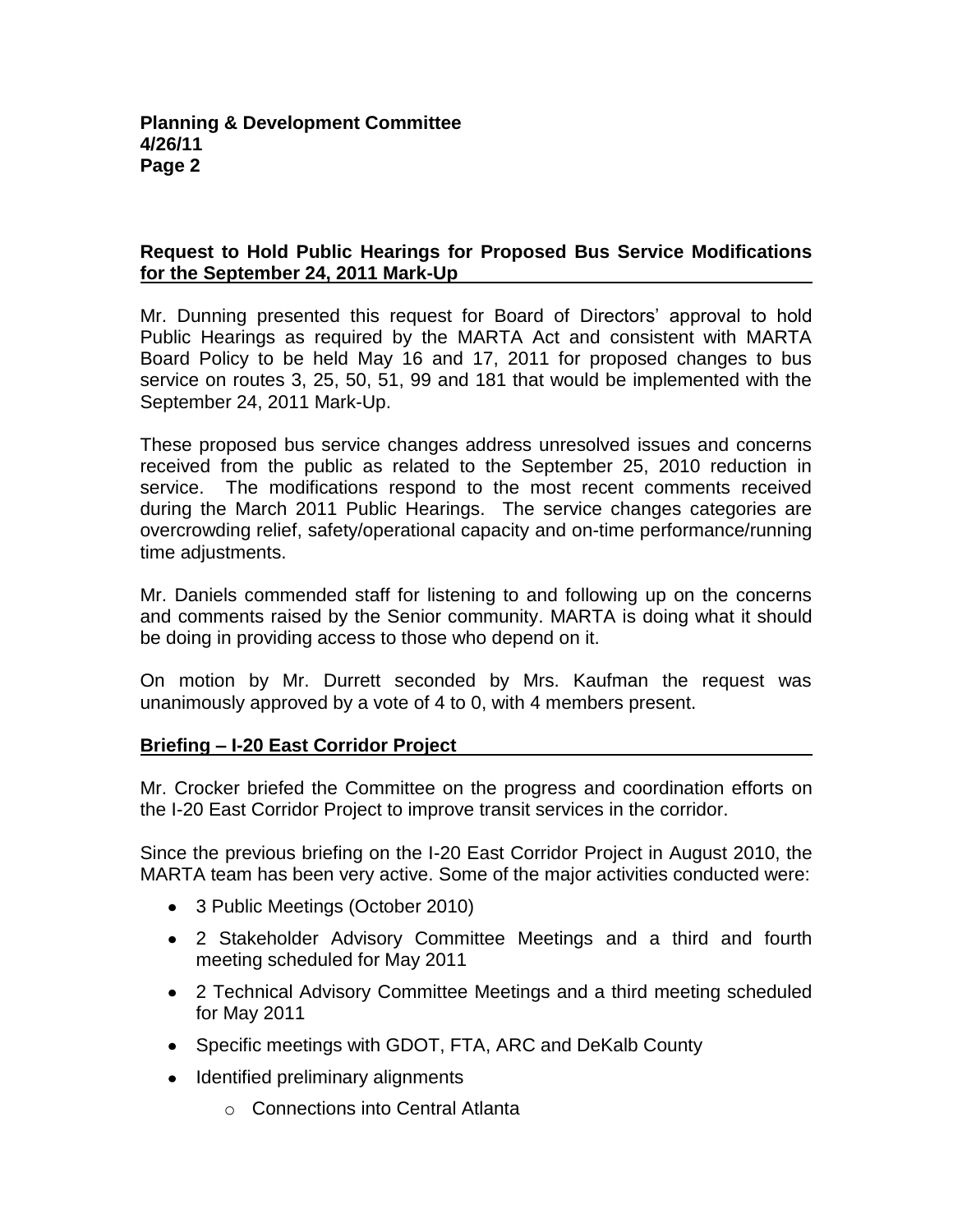## o East Corridor Variations

- Continuing work of 2004/2006 to prepare project for entry into Federal New Starts Process
- Work will also support any decisions on the HB 277 Project List Selection Process and *Plan2040* Update
- Currently conducting assessment of alternatives
- HB 277 Project Forms
	- o Phase A: Stonecrest Park & Ride
	- o Phase B: Three more stations
	- o Phase C: Exclusive guideway to Candler Road or HRT to Wesley Chapel (depends on LPA)

*Upcoming Dates & Milestones*

- May 3-5, 2011 Public Meetings
- May 9 & May 12, 2011 Stakeholder Advisory Committee
- May 11, 2011 Technical Advisory Committee
- May 2011 Draft of *Plan2040*
- May-July 2011 Development of LPA
- August/September MARTA Board Presentation of LPA for Approval
- Summer 2011 Approval of *Plan2040* and development of TIA Project List

Dr. Scott asked Mr. Crocker to elaborate on stakeholders' participation with DeKalb County.

Mr. Crocker explained that the MARTA Team has a monthly coordination meeting with staff from the GDOT, City of Atlanta, ARC and DeKalb County – these meetings are designed to update and provide the most current information to these primary partners. Given the strong support of DeKalb County for this project, coordination has been ongoing. The MARTA Public Involvement Team has contacted the DeKalb elected officials regarding the dates and times of the Public Meetings in May. Additionally, once alternatives have been refined, the team intends to brief Commissioner Lee May regarding the alternatives to be moved forward for detailed screening in early June 2011 and will extend similar invitations to other members of the DeKalb Commission.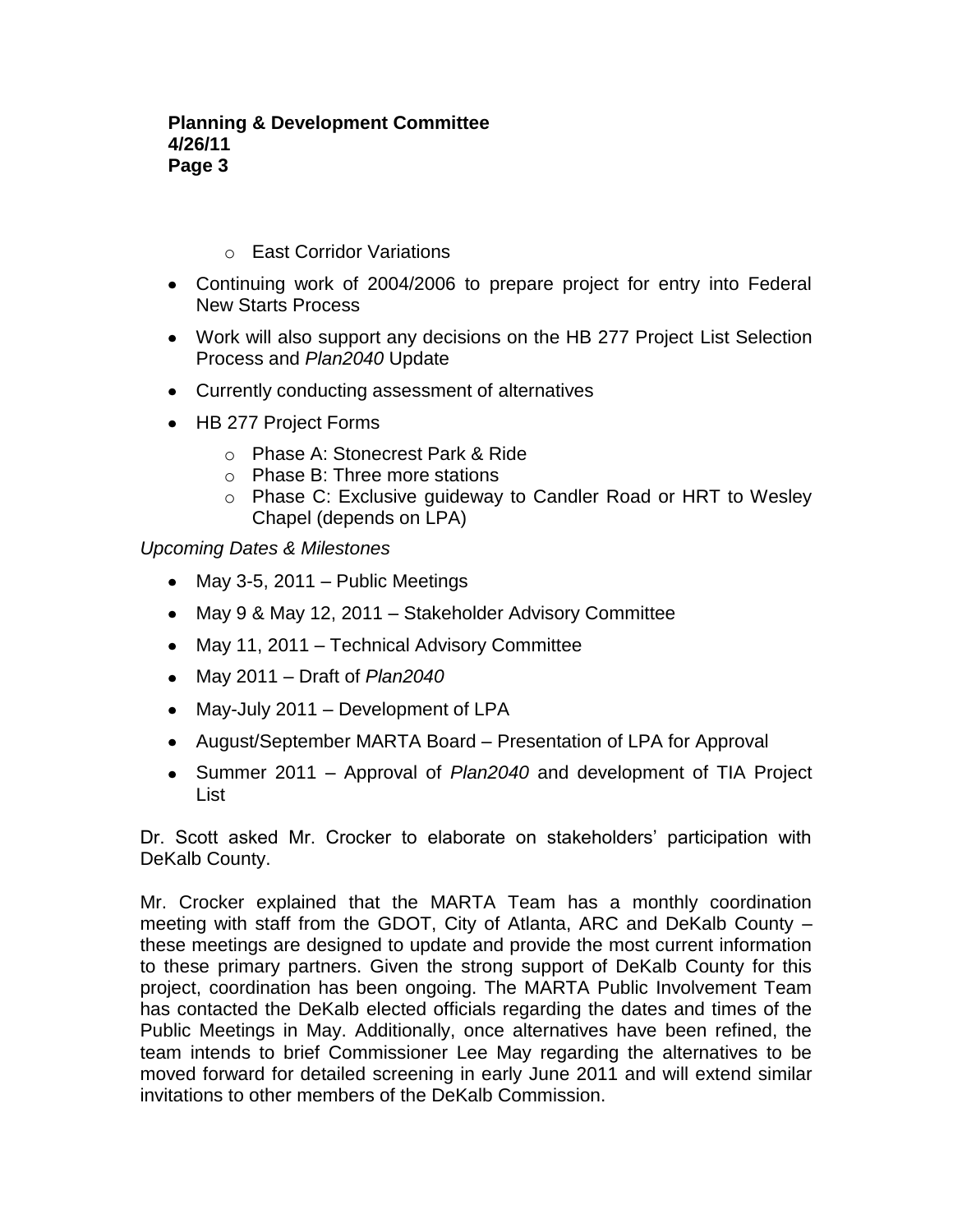Mr. Durrett said he would like to understand the philosophies behind placing a rail line in the middle of an interstate.

Mr. Crocker said that using freeway right-of-way reduces cost. This is one of the reasons MARTA is working so closely with GDOT. It will also be taken to the public for feedback.

Mr. Daniels said the cost of getting land for right-of-way usage can be costly. He asked if many people say for instance "Wesley Chapel", how will staff go about deciding where.

Mr. Crocker said that is where "the art of planning" comes in. Staff will take the information from the public and add on its expertise looking at which alternatives work best for use – ridership, right-of-way, etc.

Mr. Daniels asked Mr. Crocker to elaborate on a point raised by a GDOT Board Member regarding the use of concrete versus asphalt on I-20.

Mr. Crocker said concrete lasts longer than asphalt.

Mr. Daniels asked about the possibilities of going towards Turner Field.

Mr. Crocker said part of the due diligence challenge is getting past Grant Park.

Mr. Daniels asked what parameters have to be met to be considered for New Starts.

Mr. Crocker said the big one is operating funds. MARTA must show operations for 20 years of rail service. In the interim, bus transit facilities would work under our Locally Preferred Alternative.

Mr. Buckley asked for clarification on connectivity to Indian Creek Station.

Mr. Crocker said that it is an alternative.

Mr. Buckley said that would bypass Candler Road.

Mr. Crocker said that is the trade-off.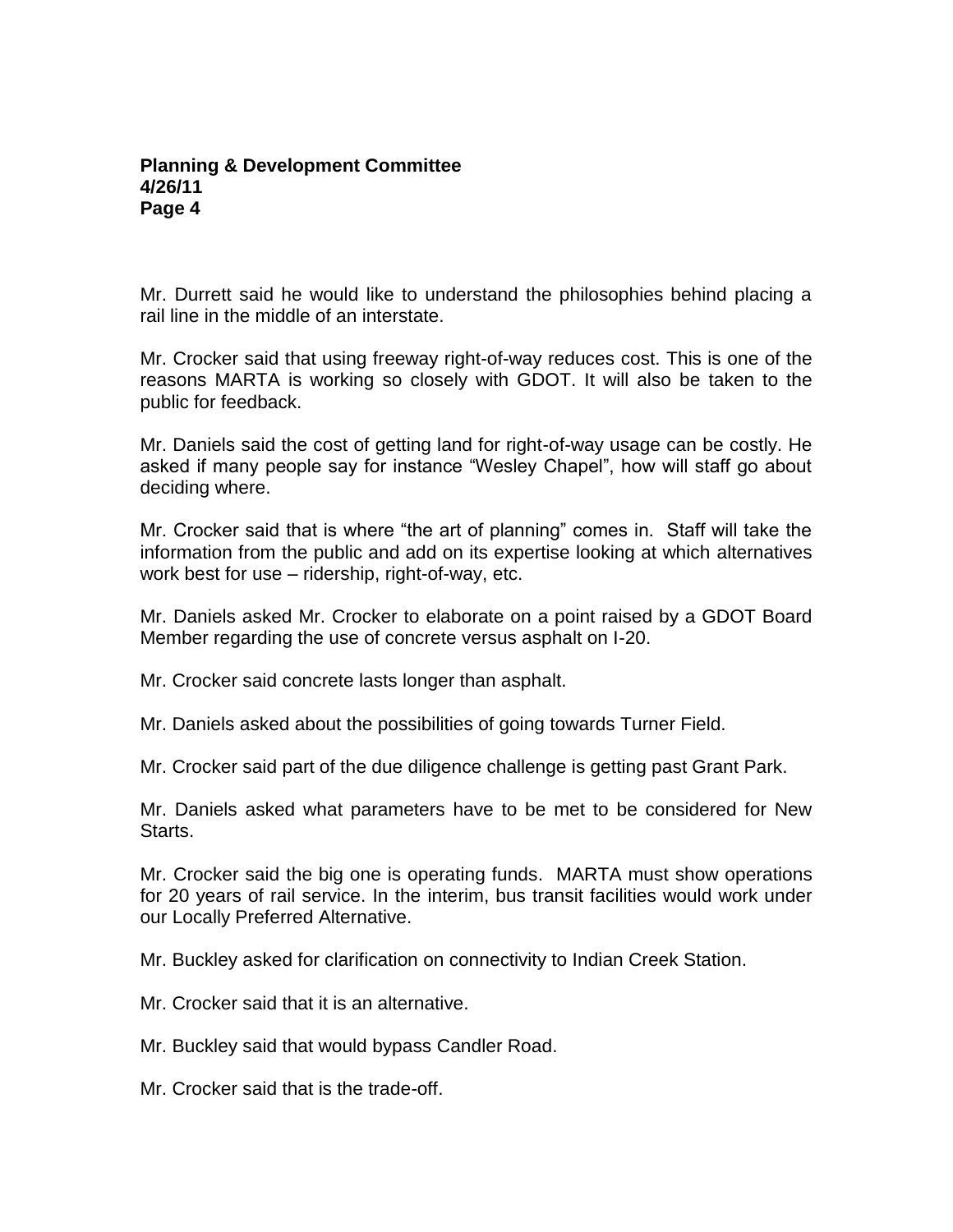Mr. Buckley said the important thing for DeKalb County is to create economic development along the I-20 corridor.

Mr. Crocker said BRT and LRT alternatives have to be included.

Mr. Buckley asked about the possibilities of light rail.

Mr. Crocker said the public has shown support for it.

Mr. Orkin asked if staff has been involved with Wesley Chapel LCI.

Mr. Crocker said MARTA staff attends their meetings and they are a part of the group of stakeholders.

Mr. Daniels asked Mr. Buckley to clarify his earlier point regarding economic development.

Mr. Buckley clarified that redevelopment down the corridor would garner public support – the public would most likely support rail that would stimulate economic development. Additionally, corporate America goes where there is rail.

Dr. Scott commented that MARTA's Planning group will organize a New Starts Workshop. The FTA will only put funds down where they see things already happening. A coordinated regional strategy is needed.

Mr. Buckley said that is also one objective of DeKalb County's Planning Department; they understand these principles, which is why they've changed land use.

Mr. Durrett said it is clear that staff is very aware of all the issues being raised; this is part of what the stakeholders process is all about.

#### **Other Matters**

Mr. Daniels referenced Tab 4 of the Committee Books – Planning & Development Committee Look-a-Head – asking that Board Members review these items.

\*\*\*\*\*\*\*\*